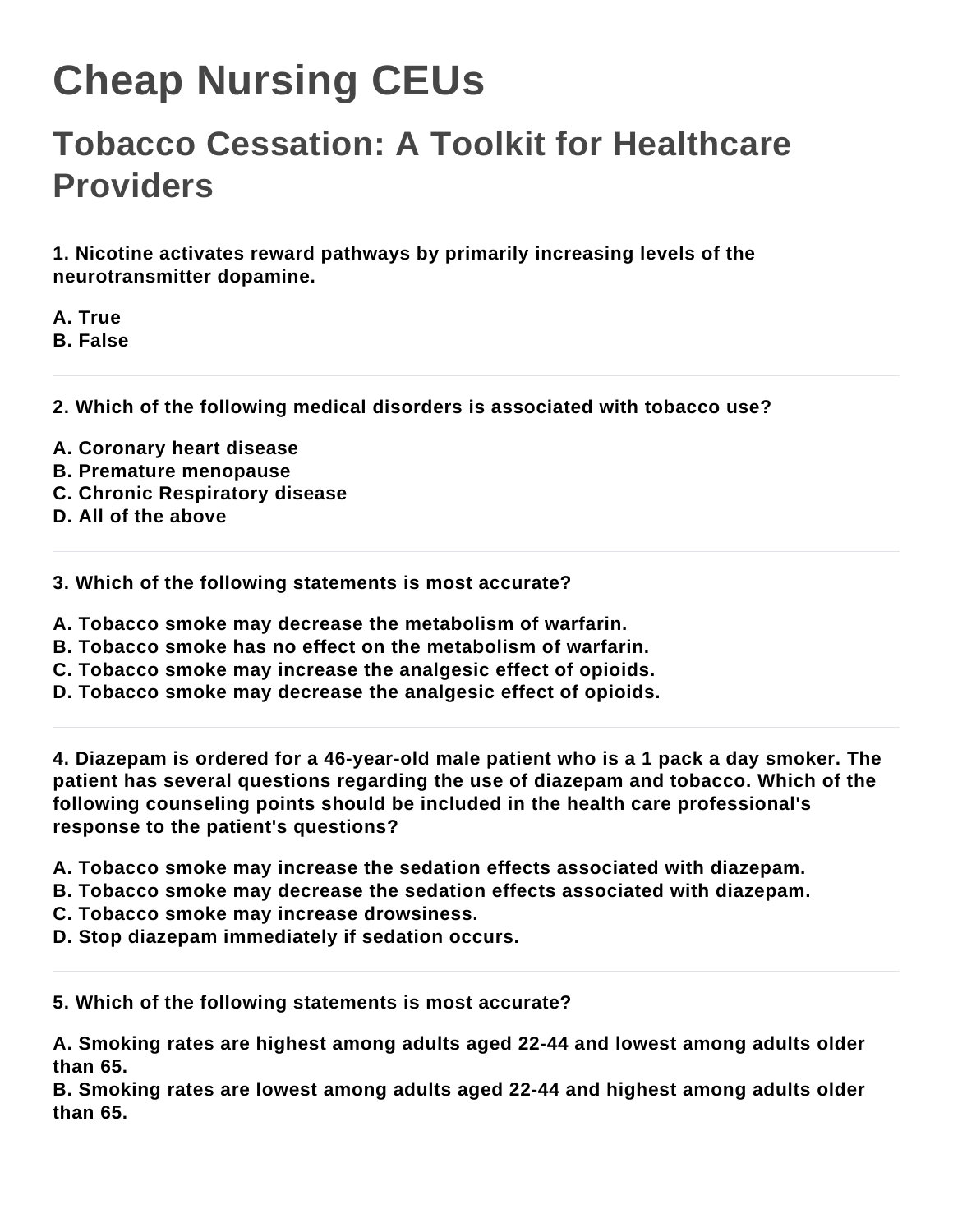**C. Individuals with behavioral health conditions are not typically nicotine dependent. D. Individuals with behavioral health conditions are nicotine dependent at rates 2-3 times lower than the general population.**

**6. Individuals may smoke because nicotine enhances concentration, information processing and learning.**

**A. True**

**B. False**

**7. Cognitive behavioral therapy and antidepressants have been found to improve tobacco cessation rates for those with a history of Major Depressive Disorder or symptoms of depression.**

**A. True B. False**

**8. A health care professional meets with a 33-year-old male patient regarding tobacco use. The patient indicates he is not ready to quit smoking just yet but would like to quit in the next 6 months. According to the Stages of Change Model, what stage is the patient in?**

**A. Pre-contemplation**

- **B. Contemplation**
- **C. Preparation**
- **D. Action**

**9. Which of the following statements is most accurate?**

**A. Health care professionals should not show empathy when engaging in motivational interviews with patients.**

**B. Health care professionals should argue for change when engaging in motivational interviews with patients.**

**C. Health care professionals should argue for change when engaging in motivational interviews with patients, as well as express empathy.**

**D. Health care professionals should avoid arguing for change when engaging in motivational interviews with patients.**

**10. Change talk is the use of certain words that suggest a willingness or contemplation of change.**

**A. True**

**B. False**